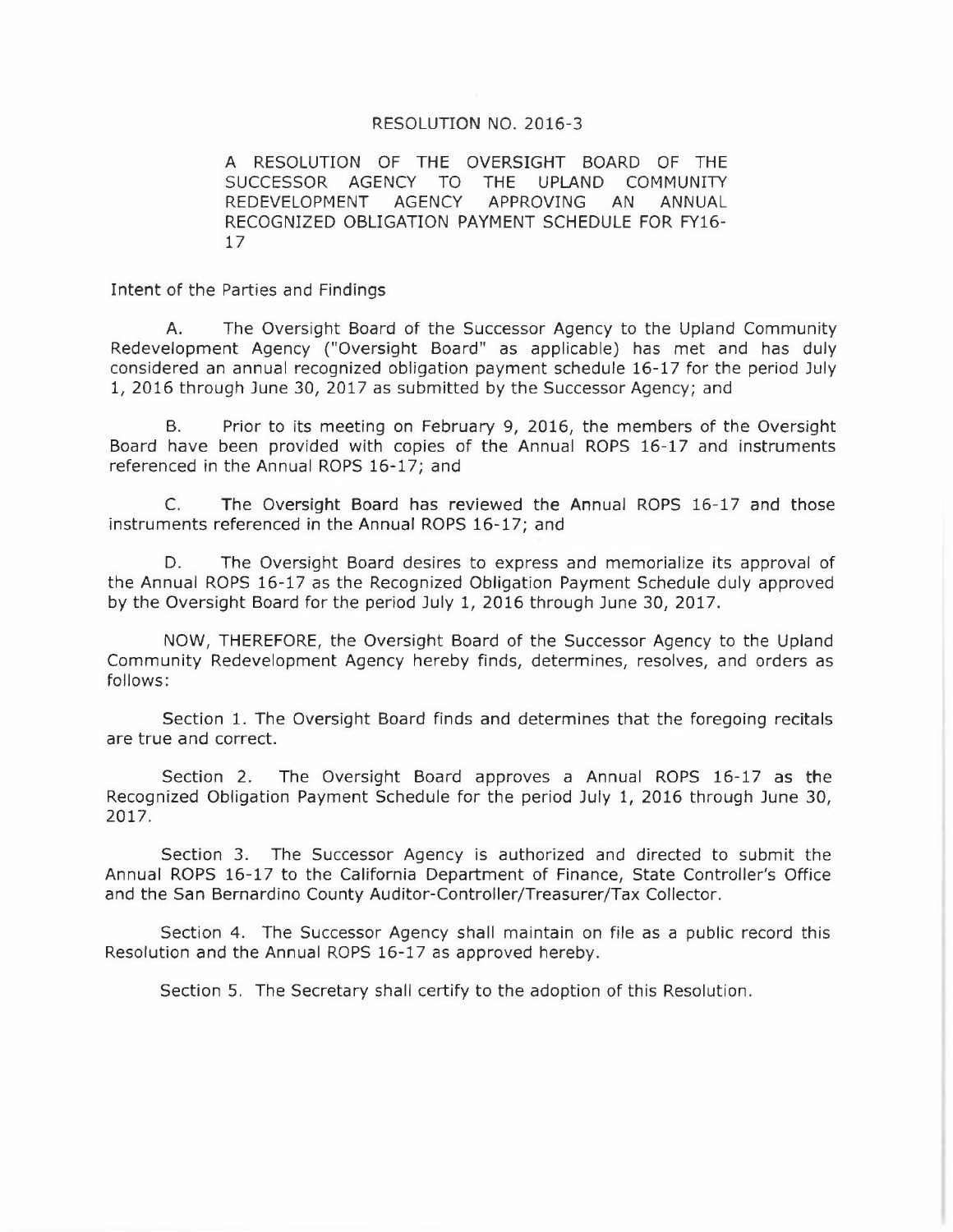PASSED, APPROVED, AND ADOPTED this 9<sup>th</sup> day of February, 2016.

Chairman

I, Jeannette Vagnozzi, Secretary of the Oversight Board of the Successor Agency to the Upland Community Redevelopment Agency, do hereby certify that the foregoing Resolution was adopted at a regular meeting of the Oversight Board of the Successor Agency to the Upland Community Redevelopment Agency held on the 9th day of February, 2016, by the following vote:

AYES: Chairman Zwack, Board Members Cable, Catlin, Salamanca, Siddiqi

NOES: **None** 

ABSENT: Board Members Gates and Scheu

ABSTAINED: None

ATTEST:

ry

| DEBBICOVING TOM Deputy City Clerk in and for the                           |  |  |  |  |  |  |  |
|----------------------------------------------------------------------------|--|--|--|--|--|--|--|
| City of Upland, County of San Bernardino, hereby certify that the attached |  |  |  |  |  |  |  |
| ORDINANCE NO.<br><b>RESOLUTION NO.</b> $2616 - 3$                          |  |  |  |  |  |  |  |
| MINUTES dated $FCBRLI+RY = 9$ , 20 $4$ is a true                           |  |  |  |  |  |  |  |
| and correct copy of the original on file in the City Clerk's Office.       |  |  |  |  |  |  |  |
|                                                                            |  |  |  |  |  |  |  |
| Deputy City Clerk of the City of Upland, California                        |  |  |  |  |  |  |  |

Executed on FEBRUARY 9,2016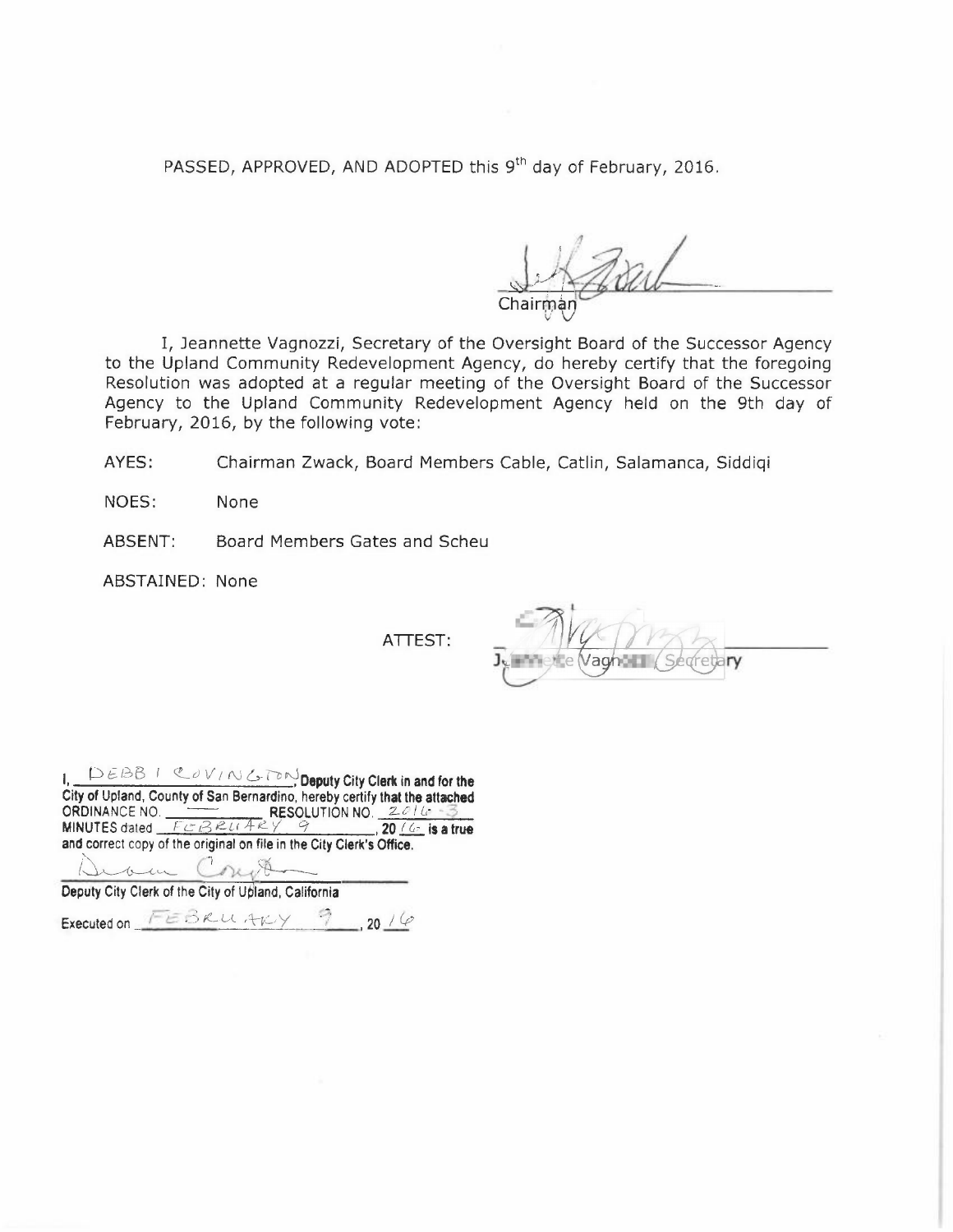#### EXHIBIT A:

# **ANNUAL ROPS (JUNE 01, 2016 - JUNE 30, 2017)**<br>(See Enclosure)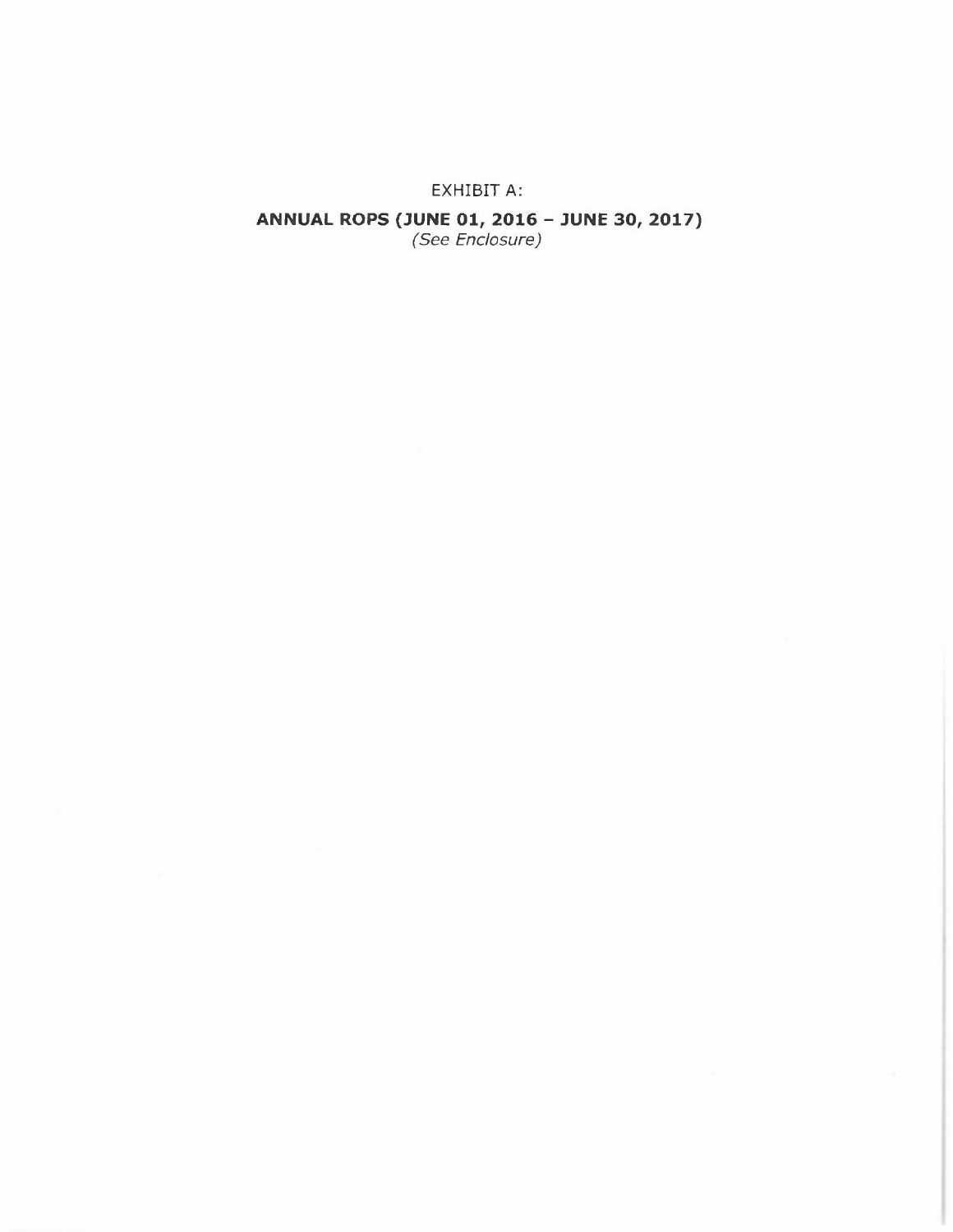# Recognized Obligation Payment Schedule (ROPS 16-17) - Summary<br>Filed for the July 1, 2016 through June 30, 2017 Period

| <b>Successor Agency:</b> | Upland         |
|--------------------------|----------------|
| <b>County:</b>           | San Bernardino |

|   | <b>Current Period Requested Funding for Enforceable Obligations (ROPS Detail)</b> | 16-17A Total<br>(July - December) | <b>16-17B Total</b><br>(January - June) | ROPS 16-17 Total |      |                          |
|---|-----------------------------------------------------------------------------------|-----------------------------------|-----------------------------------------|------------------|------|--------------------------|
| A | Enforceable Obligations Funded as Follows (B+C+D):                                |                                   | $-5$                                    |                  | $-5$ |                          |
| B | <b>Bond Proceeds</b>                                                              |                                   | $\overline{\phantom{a}}$                | -                |      | $\overline{\phantom{0}}$ |
| С | Reserve Balance                                                                   |                                   | $\overline{\phantom{a}}$                | $\sim$           |      | $\overline{\phantom{0}}$ |
| D | <b>Other Funds</b>                                                                |                                   | $\sim$                                  | $\blacksquare$   |      |                          |
| E | Redevelopment Property Tax Trust Fund (RPTTF) (F+G):                              |                                   | 2,796,454 \$                            | 734,225 \$       |      | 3,530,679                |
| Е | <b>RPTTF</b>                                                                      |                                   | 2,671,454                               | 609,225          |      | 3,280,679                |
| G | <b>Administrative RPTTF</b>                                                       |                                   | 125,000                                 | 125,000          |      | 250,000                  |
| н | <b>Current Period Enforceable Obligations (A+E):</b>                              |                                   | 2,796,454 \$                            | 734,225 \$       |      | 3,530,679                |

Certification of Oversight Board Chairman:<br>Pursuant to Section 34177 (o) of the Health and Safety code, I hereby<br>certify that the above is a true and accurate Recognized Obligation<br>Payment Schedule for the above named succ

Jeff Zwack, Development Services Dir.

| Name      | Title |
|-----------|-------|
| /s/       |       |
| Signature | Date  |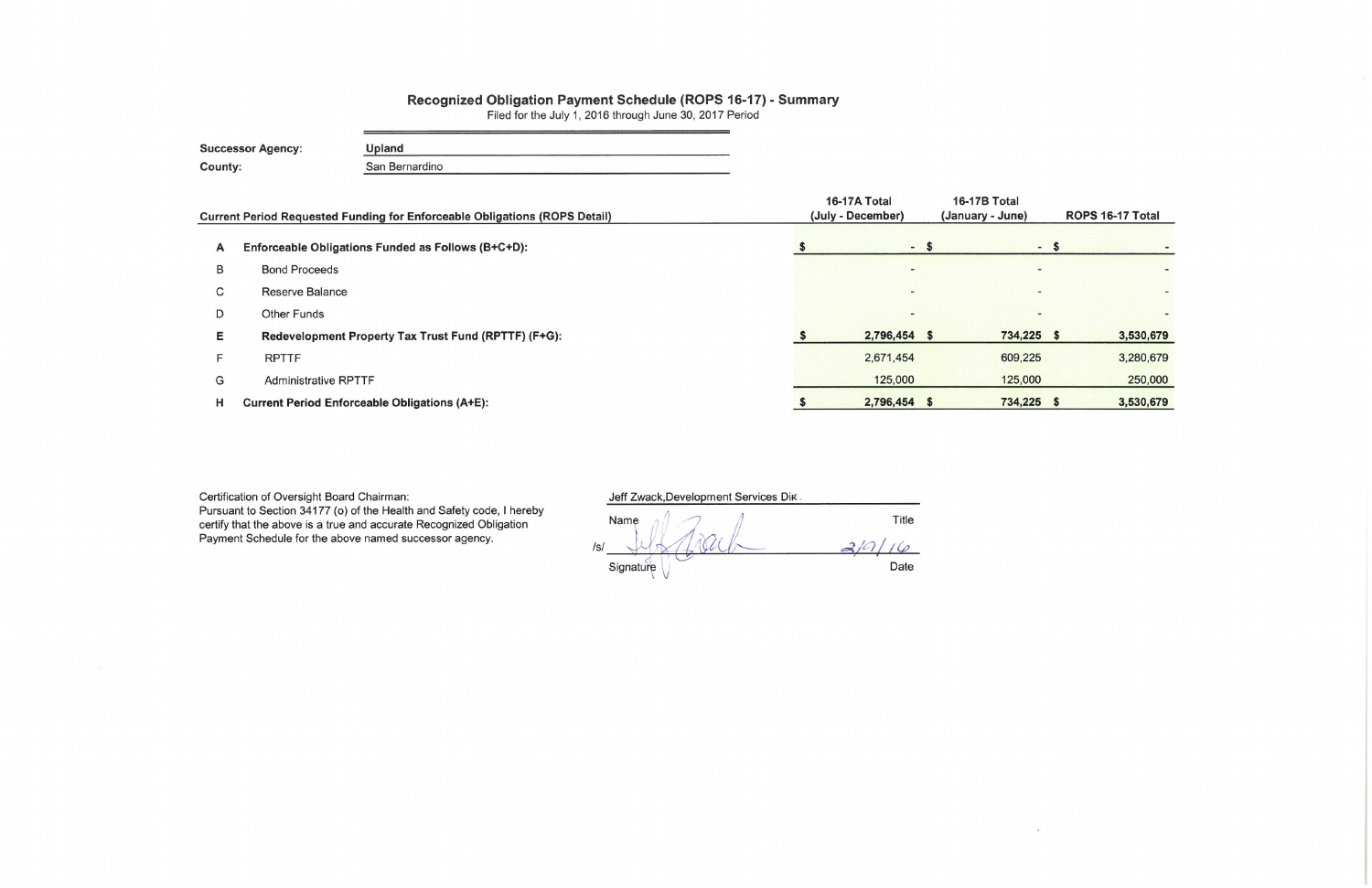|                       | Upland Recognized Obligation Payment Schedule (ROPS 16-17) - ROPS Detail<br>July 1, 2016 through June 30, 2017 |                                                   |                        |                                                           |                                            |                                                                           |              |                                                                |                                                        |                                                 |   |                      |                                                |                      |                                                |                               |                              |
|-----------------------|----------------------------------------------------------------------------------------------------------------|---------------------------------------------------|------------------------|-----------------------------------------------------------|--------------------------------------------|---------------------------------------------------------------------------|--------------|----------------------------------------------------------------|--------------------------------------------------------|-------------------------------------------------|---|----------------------|------------------------------------------------|----------------------|------------------------------------------------|-------------------------------|------------------------------|
|                       | (Report Amounts in Whole Dollars)                                                                              |                                                   |                        |                                                           |                                            |                                                                           |              |                                                                |                                                        |                                                 |   |                      |                                                |                      |                                                |                               |                              |
| $\overline{A}$        | $\overline{B}$                                                                                                 | $\mathbf{c}$                                      | D                      |                                                           | E                                          | G                                                                         | H            | J                                                              | к                                                      |                                                 | M | $\Omega$             |                                                | $\mathbf Q$          |                                                | $\mathbf{v}$<br>$\mathbf{u}$  | W                            |
|                       |                                                                                                                |                                                   |                        |                                                           |                                            |                                                                           |              |                                                                |                                                        | 16-17A (July - December)<br><b>Fund Sources</b> |   |                      | 16-17B (January - June)<br><b>Fund Sources</b> |                      |                                                |                               |                              |
| Item #                | Project Name/Debt Obligation                                                                                   | Obligation Type                                   | <b>Execution Date</b>  | Contract/Agreement Contract/Agreement<br>Termination Date | Payee                                      | <b>Description/Project Scope</b>                                          | Project Area | <b>Total Outstanding</b><br>Debt or Obligation<br>\$45,635,490 | Retired ROPS 16-17 Total Bond Proceeds Reserve Balance |                                                 |   | RPTTF<br>Other Funds | Admin RPTTF                                    | 16-17A<br>Total      | Bond Proceeds<br>Reserve Balance   Other Funds | RPTTF<br>Admin RPTTF          | 16-17B<br>Total              |
|                       | 2006 TARB<br><b>Property Maintenance Expenses</b>                                                              | Bonds Issued On or Before<br>roperty Maintenance  | 11/1/2006<br>7/1/2013  | 9/1/2036<br>6/30/2014                                     | US Bank<br><b>Multiple Private Parties</b> | 2006 Tax Allocation Bonds<br><b>Successor Agency Properties Appraisal</b> |              | 20,465,486                                                     | $\frac{1}{2}$ 3,530,679<br>779,564<br>$N$ $\sqrt{S}$   |                                                 |   |                      | $2,671,454$ \$<br>125,000<br>489,354           | 2,796,454<br>489,354 |                                                | 609,225<br>125,000<br>290,210 | 734,225<br>290,210           |
|                       |                                                                                                                |                                                   |                        |                                                           |                                            | Services, Insurance, landscaping,<br>Weed Abatement, Utilities, Alarm.    |              |                                                                |                                                        |                                                 |   |                      |                                                |                      |                                                |                               |                              |
|                       | <b>Bond Banking Services</b><br>Continuing Bond Disclosure                                                     | Fees<br>Fees                                      | 11/1/2013<br>6/20/1998 | 6/30/2036<br>6/30/2036                                    | JS Bank<br>Urban Futures                   | <b>Bond Banking Services</b><br>Continuing Bond Disclosure                |              | 112,750<br>N<br>100,504<br>N                                   | 5,500<br>4,515                                         |                                                 |   |                      | 2,750                                          | 2,750                |                                                | 2,750<br>4,515                | $2,750$<br>4,515             |
|                       | 10 Salaries/Benefits                                                                                           | <b>Admin Costs</b>                                | 7/1/2013               | 6/30/2014                                                 | City Staff                                 | Salaries/Benefits                                                         |              | 5,125,00<br>N                                                  | 250,000                                                |                                                 |   |                      | 125,000                                        | 125,000              |                                                | $125,000$ \$                  | $\frac{125,000}{311,750}$    |
|                       | 15 2013 TAB                                                                                                    | Refunding Bonds Issued After 5/19/2013<br>6/27/12 |                        | 3/1/2024                                                  | US Bank                                    | 2013 TAB                                                                  |              | 19,831,75<br>N                                                 | 2,491,100                                              |                                                 |   |                      | 2,179,350                                      | 2,179,350            |                                                | 311,750                       |                              |
|                       | 16 Successor Agency Bond Debt<br>Reserve Fund                                                                  | Reserves                                          | 5/19/2013              | 3/1/2024                                                  | Reserve                                    | 2013 Bond Debt Reserve                                                    |              | N                                                              |                                                        |                                                 |   |                      |                                                |                      |                                                |                               |                              |
|                       | 21 No. 1 Loan Agreement                                                                                        | <b>City/County Loans After</b><br>27/11           | 2/23/2015              | 2/23/2018                                                 | <b>City of Upland</b>                      | Reimbursement Payment                                                     |              | N                                                              |                                                        |                                                 |   |                      |                                                |                      |                                                |                               |                              |
|                       | 22 No. 2 Loan Agreement                                                                                        | <b>City/County Loans After</b><br>27/11           | 2/23/2015              | 2/23/2018                                                 | City of Upland                             | eimbursement Payment                                                      |              | N                                                              |                                                        |                                                 |   |                      |                                                |                      |                                                |                               |                              |
|                       |                                                                                                                |                                                   |                        |                                                           |                                            |                                                                           |              | $N$ $S$                                                        | $N$ $\sqrt{S}$                                         |                                                 |   |                      |                                                |                      |                                                |                               |                              |
| 2!<br>$\frac{26}{26}$ |                                                                                                                |                                                   |                        |                                                           |                                            |                                                                           |              | N \$<br>$N$ $S$                                                |                                                        |                                                 |   |                      |                                                |                      |                                                |                               | IS.                          |
|                       |                                                                                                                |                                                   |                        |                                                           |                                            |                                                                           |              |                                                                | $N$ \$                                                 |                                                 |   |                      |                                                |                      |                                                |                               | $\mathsf{s}$                 |
| - 2<br>29             |                                                                                                                |                                                   |                        |                                                           |                                            |                                                                           |              |                                                                | $N$ \$<br>$N$ \$                                       |                                                 |   |                      |                                                |                      |                                                |                               | IS.<br>IS.                   |
| $\overline{31}$       |                                                                                                                |                                                   |                        |                                                           |                                            |                                                                           |              | $N$ $S$                                                        | $N$ \$                                                 |                                                 |   |                      |                                                |                      |                                                |                               | $\mathsf{s}$<br>$\mathsf{s}$ |
|                       |                                                                                                                |                                                   |                        |                                                           |                                            |                                                                           |              | $N$ \$                                                         |                                                        |                                                 |   |                      |                                                |                      |                                                |                               |                              |
|                       |                                                                                                                |                                                   |                        |                                                           |                                            |                                                                           |              | $N$ $S$                                                        | $N$ \$                                                 |                                                 |   |                      |                                                |                      |                                                |                               | <b>1.</b> S                  |
|                       |                                                                                                                |                                                   |                        |                                                           |                                            |                                                                           |              | $N$ \$<br>$N$ \$                                               |                                                        |                                                 |   |                      |                                                |                      |                                                |                               | $\mathbf{s}$<br>$\mathsf{s}$ |
| $\sim$ 37             |                                                                                                                |                                                   |                        |                                                           |                                            |                                                                           |              |                                                                | $N$ \$                                                 |                                                 |   |                      |                                                |                      |                                                |                               | IS.                          |
|                       |                                                                                                                |                                                   |                        |                                                           |                                            |                                                                           |              | $N$ $S$<br>$N$ \$                                              |                                                        |                                                 |   |                      |                                                |                      |                                                |                               | IS.<br>$\mathbf{s}$          |
| 40                    |                                                                                                                |                                                   |                        |                                                           |                                            |                                                                           |              |                                                                | $N$ \$                                                 |                                                 |   |                      |                                                |                      |                                                |                               | IS.                          |
| 41<br>42              |                                                                                                                |                                                   |                        |                                                           |                                            |                                                                           |              | $N$ $\sqrt{S}$                                                 | $N$ \$                                                 |                                                 |   |                      |                                                |                      |                                                |                               | IS.<br>$\sqrt{s}$            |
| $-43$<br>44           |                                                                                                                |                                                   |                        |                                                           |                                            |                                                                           |              | $N$ $\sqrt{s}$<br>$N$ $S$                                      |                                                        |                                                 |   |                      |                                                |                      |                                                |                               | IS.<br>IS.                   |
| $\frac{45}{46}$       |                                                                                                                |                                                   |                        |                                                           |                                            |                                                                           |              |                                                                | $N$ \$                                                 |                                                 |   |                      |                                                |                      |                                                |                               | IS.                          |
| 47                    |                                                                                                                |                                                   |                        |                                                           |                                            |                                                                           |              | $N$ $\sqrt{S}$<br>$N$ $\sqrt{s}$                               |                                                        |                                                 |   |                      |                                                |                      |                                                |                               | IS.<br>$\mathbf{s}$          |
| $-48$                 |                                                                                                                |                                                   |                        |                                                           |                                            |                                                                           |              | $N$ $S$                                                        |                                                        |                                                 |   |                      |                                                |                      |                                                |                               | l \$                         |
| $-49$<br>50           |                                                                                                                |                                                   |                        |                                                           |                                            |                                                                           |              | $N$ $\sqrt{S}$                                                 | $N$ $\sqrt{S}$                                         |                                                 |   |                      |                                                |                      |                                                |                               | IS.                          |
| 51<br>52              |                                                                                                                |                                                   |                        |                                                           |                                            |                                                                           |              | $N$ $\sqrt{S}$<br>$N$ \$                                       |                                                        |                                                 |   |                      |                                                |                      |                                                |                               | $\mathsf{s}$<br>$\mathsf{s}$ |
| $-53$                 |                                                                                                                |                                                   |                        |                                                           |                                            |                                                                           |              |                                                                | $N$ \$                                                 |                                                 |   |                      |                                                |                      |                                                |                               | IS.                          |
| 54<br>55              |                                                                                                                |                                                   |                        |                                                           |                                            |                                                                           |              |                                                                | N <sub>S</sub><br>$N$ $\sqrt{S}$                       |                                                 |   |                      |                                                |                      |                                                |                               | IS.<br>$\mathsf{S}$          |
| 56                    |                                                                                                                |                                                   |                        |                                                           |                                            |                                                                           |              | $N$ \$                                                         |                                                        |                                                 |   |                      |                                                |                      |                                                |                               | $\mathbb{R}$                 |
| $-58$                 |                                                                                                                |                                                   |                        |                                                           |                                            |                                                                           |              | $N$ $\sqrt{S}$                                                 | N \$                                                   |                                                 |   |                      |                                                |                      |                                                |                               | IS                           |
| $\frac{59}{60}$       |                                                                                                                |                                                   |                        |                                                           |                                            |                                                                           |              | $N$ \$<br>$N$ $\sqrt{s}$                                       |                                                        |                                                 |   |                      |                                                |                      |                                                |                               | $\mathsf{S}$<br>$\sqrt{s}$   |
| 61                    |                                                                                                                |                                                   |                        |                                                           |                                            |                                                                           |              |                                                                | $N$ \$                                                 |                                                 |   |                      |                                                |                      |                                                |                               | $\mathsf{s}$                 |
| 62<br>63              |                                                                                                                |                                                   |                        |                                                           |                                            |                                                                           |              |                                                                | $N$ \$<br>$N$ $S$                                      |                                                 |   |                      |                                                |                      |                                                |                               | IS.<br>IS.                   |
| 64<br>65              |                                                                                                                |                                                   |                        |                                                           |                                            |                                                                           |              |                                                                | $N$ \$<br>$N$ $S$                                      |                                                 |   |                      |                                                |                      |                                                |                               | $\sqrt{S}$<br>$\sqrt{s}$     |
| 66                    |                                                                                                                |                                                   |                        |                                                           |                                            |                                                                           |              |                                                                | $N$ \$                                                 |                                                 |   |                      |                                                |                      |                                                |                               | IS.                          |
| 67<br>68              |                                                                                                                |                                                   |                        |                                                           |                                            |                                                                           |              |                                                                | $N$ $S$<br>N <sub>S</sub>                              |                                                 |   |                      |                                                |                      |                                                |                               | $\mathsf{S}$<br>$\sqrt{s}$   |
| 69<br>70              |                                                                                                                |                                                   |                        |                                                           |                                            |                                                                           |              |                                                                | $N$ \$<br>$N$ \$                                       |                                                 |   |                      |                                                |                      |                                                |                               | $\sqrt{S}$<br>IS.            |
| 71                    |                                                                                                                |                                                   |                        |                                                           |                                            |                                                                           |              |                                                                | $N$ \$                                                 |                                                 |   |                      |                                                |                      |                                                |                               | $\mathsf{s}$                 |
| $\frac{72}{73}$       |                                                                                                                |                                                   |                        |                                                           |                                            |                                                                           |              | $N$ \$                                                         | $N$ $S$                                                |                                                 |   |                      |                                                |                      |                                                |                               | $\mathbf{s}$<br>$\sqrt{s}$   |
| $\overline{74}$       |                                                                                                                |                                                   |                        |                                                           |                                            |                                                                           |              |                                                                | $N$ \$                                                 |                                                 |   |                      |                                                |                      |                                                |                               | IS.                          |
| 75<br>76              |                                                                                                                |                                                   |                        |                                                           |                                            |                                                                           |              | $N$ \$                                                         | $N$ $S$                                                |                                                 |   |                      |                                                |                      |                                                |                               | IS.<br>$\mathsf{s}$          |
| 77<br>78              |                                                                                                                |                                                   |                        |                                                           |                                            |                                                                           |              | N \$                                                           | N \$                                                   |                                                 |   |                      |                                                |                      |                                                |                               | $\sqrt{s}$<br>$\sqrt{S}$     |
| $\overline{79}$       |                                                                                                                |                                                   |                        |                                                           |                                            |                                                                           |              |                                                                | $N$ $S$                                                |                                                 |   |                      |                                                |                      |                                                |                               | IS.                          |
| 80<br>81              |                                                                                                                |                                                   |                        |                                                           |                                            |                                                                           |              |                                                                | $N$ $S$<br>$N$ \$                                      |                                                 |   |                      |                                                |                      |                                                |                               | $\sqrt{s}$<br>$\sqrt{s}$     |
| 82                    |                                                                                                                |                                                   |                        |                                                           |                                            |                                                                           |              |                                                                | N \$                                                   |                                                 |   |                      |                                                |                      |                                                |                               | $\sqrt{S}$                   |
| $\frac{83}{84}$       |                                                                                                                |                                                   |                        |                                                           |                                            |                                                                           |              | $N$ \$                                                         | $N$ \$                                                 |                                                 |   |                      |                                                |                      |                                                |                               | IS-<br>IS.                   |
| 85<br>86              |                                                                                                                |                                                   |                        |                                                           |                                            |                                                                           |              | $N$ \$                                                         | $N$ \$                                                 |                                                 |   |                      |                                                |                      |                                                |                               | $\sqrt{S}$<br>$\sqrt{S}$     |
| $\frac{87}{88}$       |                                                                                                                |                                                   |                        |                                                           |                                            |                                                                           |              |                                                                | $N$ $S$                                                |                                                 |   |                      |                                                |                      |                                                |                               | $\sqrt{S}$                   |
| 89                    |                                                                                                                |                                                   |                        |                                                           |                                            |                                                                           |              | $N$ $\vert S \vert$                                            | $N$ $S$                                                |                                                 |   |                      |                                                |                      |                                                |                               | $\mathsf{s}$<br>$\sqrt{S}$   |
| 90                    |                                                                                                                |                                                   |                        |                                                           |                                            |                                                                           |              |                                                                | N \$                                                   |                                                 |   |                      |                                                |                      |                                                |                               | $\sqrt{S}$                   |
| 91<br>92              |                                                                                                                |                                                   |                        |                                                           |                                            |                                                                           |              |                                                                | N \$<br>$N$ \$                                         |                                                 |   |                      |                                                |                      |                                                |                               | IS-<br>$\mathsf{S}$          |
| 93                    |                                                                                                                |                                                   |                        |                                                           |                                            |                                                                           |              | N \$                                                           |                                                        |                                                 |   |                      |                                                |                      |                                                |                               | IS.                          |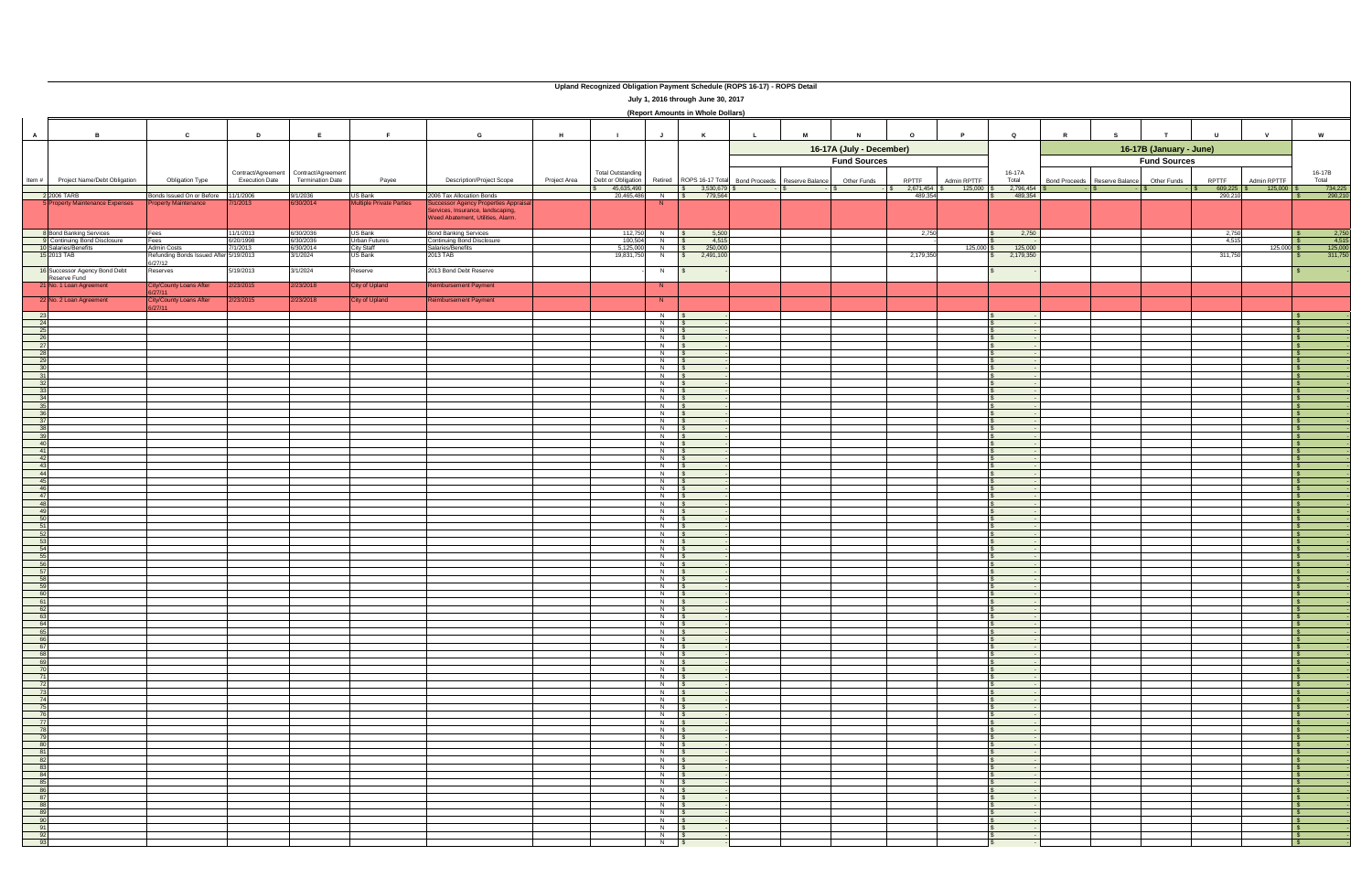|   | Pursuant to Health and Safety Code section 34177 (I), Redevelopment Property Tax Trust Fund (RPTTF) may be listed as a source of payment on the ROPS, but only to the extent no other funding source is available or<br>when payment from property tax revenues is required by an enforceable obligation. For tips on how to complete the Report of Cash Balances Form, see [INSERT URL LINK TO CASH BALANCE TIPS SHEET] |                       |                                      |                               |                                 |                           |              |                 |
|---|--------------------------------------------------------------------------------------------------------------------------------------------------------------------------------------------------------------------------------------------------------------------------------------------------------------------------------------------------------------------------------------------------------------------------|-----------------------|--------------------------------------|-------------------------------|---------------------------------|---------------------------|--------------|-----------------|
| A | В                                                                                                                                                                                                                                                                                                                                                                                                                        | $\mathbf c$           | D                                    | E                             | F                               | G                         | H            |                 |
|   |                                                                                                                                                                                                                                                                                                                                                                                                                          |                       |                                      | <b>Fund Sources</b>           |                                 |                           |              |                 |
|   |                                                                                                                                                                                                                                                                                                                                                                                                                          | <b>Bond Proceeds</b>  |                                      |                               | <b>Reserve Balance</b>          | <b>Other</b>              | <b>RPTTF</b> |                 |
|   |                                                                                                                                                                                                                                                                                                                                                                                                                          |                       |                                      | Prior ROPS<br>period balances | Prior ROPS<br><b>RPTTF</b>      |                           |              |                 |
|   |                                                                                                                                                                                                                                                                                                                                                                                                                          | Bonds issued on       |                                      | and DDR RPTTF                 | distributed as                  | Rent,                     | Non-Admin    |                 |
|   | <b>Cash Balance Information by ROPS Period</b>                                                                                                                                                                                                                                                                                                                                                                           | or before<br>12/31/10 | Bonds issued on<br>or after 01/01/11 | balances<br>retained          | reserve for future<br>period(s) | grants,<br>interest, etc. | and<br>Admin | <b>Comments</b> |
|   | ROPS 15-16A Actuals (07/01/15 - 12/31/15)                                                                                                                                                                                                                                                                                                                                                                                |                       |                                      |                               |                                 |                           |              |                 |
|   | 1 Beginning Available Cash Balance (Actual 07/01/15)                                                                                                                                                                                                                                                                                                                                                                     |                       |                                      |                               |                                 |                           |              |                 |
|   | 2  Revenue/Income (Actual 12/31/15)                                                                                                                                                                                                                                                                                                                                                                                      | 148,262               | 2,453,318                            | (244, 435)                    |                                 | 12,873                    | (2,845,961)  |                 |
|   | RPTTF amounts should tie to the ROPS 15-16A distribution from the                                                                                                                                                                                                                                                                                                                                                        |                       |                                      |                               |                                 |                           |              |                 |
|   | County Auditor-Controller during June 2015                                                                                                                                                                                                                                                                                                                                                                               | 453,995               | 2,166,480                            |                               |                                 | 70,203                    | 2,845,961    |                 |
|   | 3 Expenditures for ROPS 15-16A Enforceable Obligations (Actual<br>12/31/15                                                                                                                                                                                                                                                                                                                                               |                       |                                      |                               |                                 |                           |              |                 |
|   |                                                                                                                                                                                                                                                                                                                                                                                                                          | 488,390               | 2,162,400                            |                               |                                 |                           |              |                 |
|   | 4   Retention of Available Cash Balance (Actual 12/31/15)<br>RPTTF amount retained should only include the amounts distributed as<br>reserve for future period(s)                                                                                                                                                                                                                                                        |                       |                                      |                               |                                 |                           |              |                 |
|   | 5  ROPS 15-16A RPTTF Balances Remaining                                                                                                                                                                                                                                                                                                                                                                                  |                       |                                      | No entry required             |                                 |                           |              |                 |
|   | 6 Ending Actual Available Cash Balance<br>C to G = $(1 + 2 - 3 - 4)$ , H = $(1 + 2 - 3 - 4 - 5)$                                                                                                                                                                                                                                                                                                                         | 113,867               | 2,457,398                            | $(244, 435)$ \$<br>- \$       |                                 | $83,076$   \$<br>-S       |              |                 |
|   | ROPS 15-16B Estimate (01/01/16 - 06/30/16)                                                                                                                                                                                                                                                                                                                                                                               |                       |                                      |                               |                                 |                           |              |                 |
|   | 7 Beginning Available Cash Balance (Actual 01/01/16)                                                                                                                                                                                                                                                                                                                                                                     |                       |                                      |                               |                                 |                           |              |                 |
|   | $(C, D, E, G = 4 + 6, F = H4 + F4 + F6, and H = 5 + 6)$                                                                                                                                                                                                                                                                                                                                                                  | 113,867               | 2,457,398                            | -\$<br>$(244, 435)$ \$        |                                 | $83,076$ \$<br>-S         |              |                 |
|   | 8  Revenue/Income (Estimate 06/30/16)<br>RPTTF amounts should tie to the ROPS 15-16B distribution from the                                                                                                                                                                                                                                                                                                               |                       |                                      |                               |                                 |                           |              |                 |
|   | County Auditor-Controller during January 2016                                                                                                                                                                                                                                                                                                                                                                            | 294,354               | 339,350                              |                               |                                 |                           | 135,500      |                 |
|   | 9 Expenditures for ROPS 15-16B Enforceable Obligations (Estimate<br>06/30/16)                                                                                                                                                                                                                                                                                                                                            | 294,354               | 339,350                              |                               |                                 |                           | 135,500      |                 |
|   | 10 Retention of Available Cash Balance (Estimate 06/30/16)                                                                                                                                                                                                                                                                                                                                                               |                       |                                      |                               |                                 |                           |              |                 |
|   | RPTTF amount retained should only include the amounts distributed as<br>reserve for future period(s)                                                                                                                                                                                                                                                                                                                     | 489,354               | 2,179,350                            |                               |                                 |                           | 127,750      |                 |
|   | 11 Ending Estimated Available Cash Balance (7 + 8 - 9 -10)                                                                                                                                                                                                                                                                                                                                                               | $(375, 487)$ \$       | 278,048                              | $(244, 435)$ \$<br>- \$       |                                 | $83,076$ \$<br>S          | (127, 750)   |                 |

### **Upland Recognized Obligation Payment Schedule (ROPS 16-17) - Report of Cash Balances (Report Amounts in Whole Dollars)**